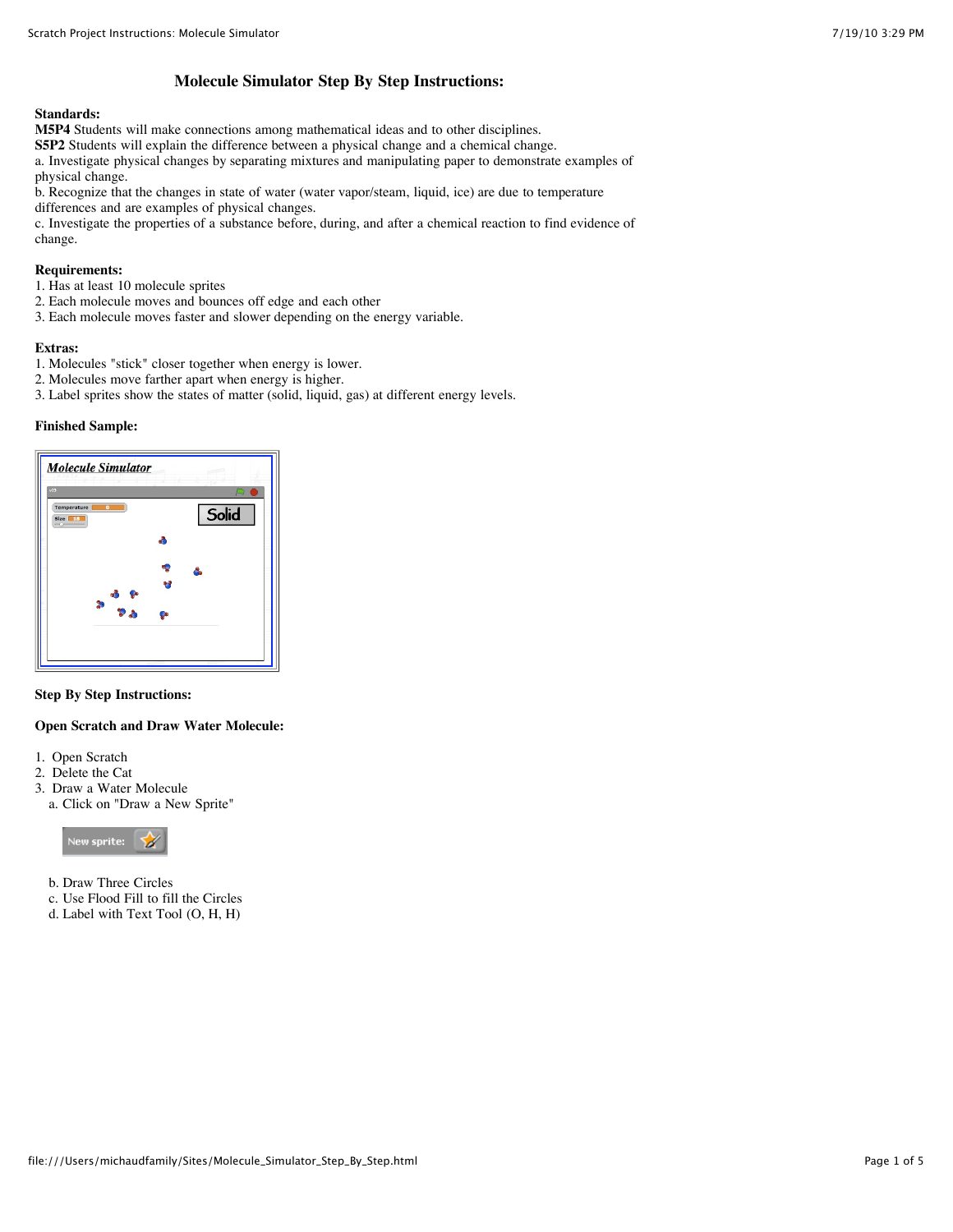

4. Label the Water Molecule (You always have to name your sprites)



# **Add Scripts for Molecule to Move and Bounce:**

5. Create the Scripts for the Water Molecule (Test, Run, Fix) a. Basic Movement Script:



b. Simulate Molecule "Wiggle"



- c. Test and Run
- d. Bouncing off other Molecules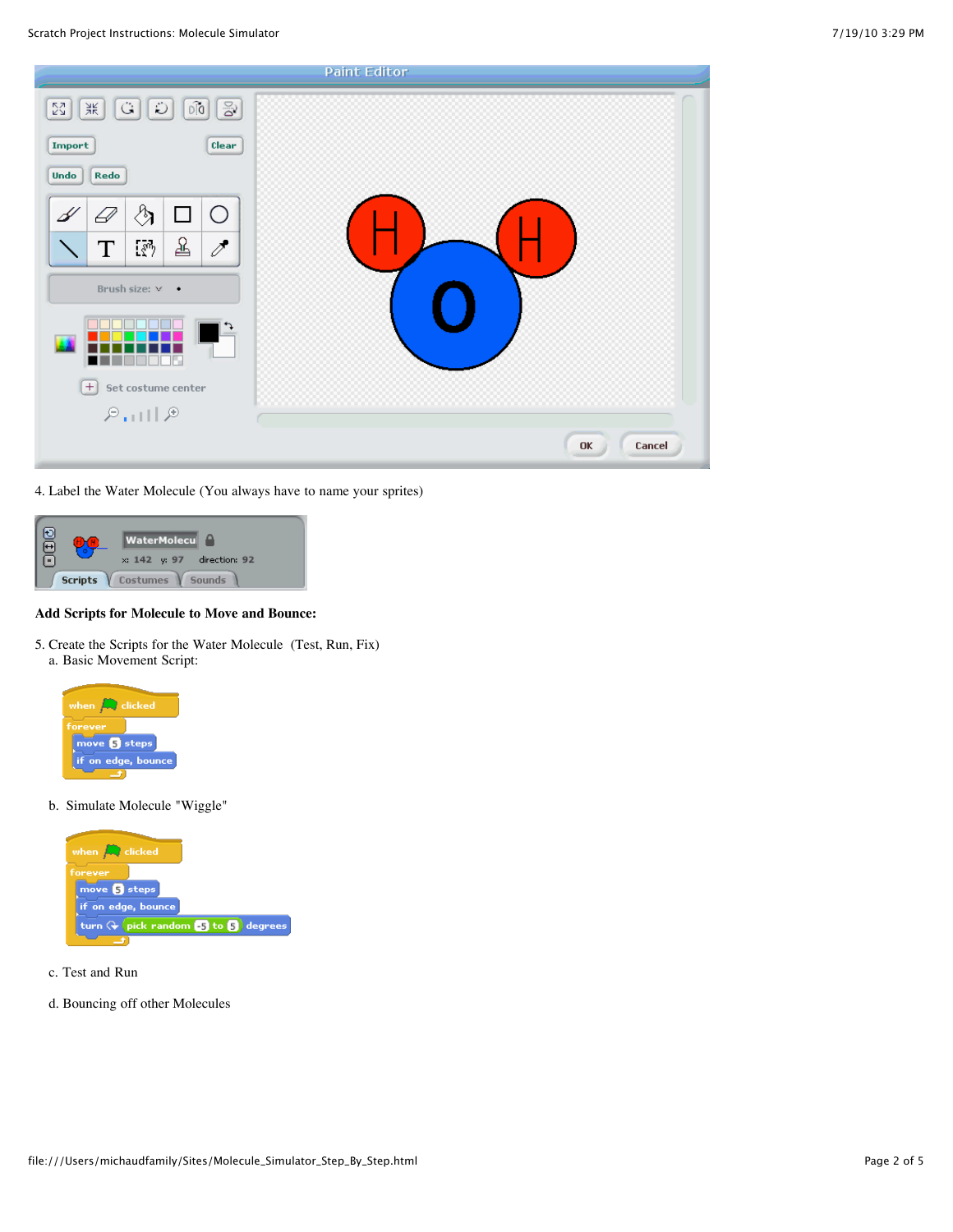

e. Run and Test

## **Add Variables for Speed and Size:**

6. Create Variables for Speed and Size (What is a Variable?) a. Click on Variables

| <b>Motion</b> | Control          |
|---------------|------------------|
| Looks         | Sensing          |
| Sound         | <b>Operators</b> |
| Pen           | Variables        |

# b. Click "Make a variable"



c. Type "Temperature" -> Click "OK"

| Variable name?                                                          |
|-------------------------------------------------------------------------|
| Temperature                                                             |
| $\circledcirc$ For all sprites $\circlearrowright$ For this sprite only |
| Cancel<br>OK                                                            |

d. Click "Make a variable"



e. Type "Size" -> Click "OK"

| Variable name?                                                          |  |  |  |
|-------------------------------------------------------------------------|--|--|--|
|                                                                         |  |  |  |
| $\circledcirc$ For all sprites $\circlearrowright$ For this sprite only |  |  |  |
| Cancel                                                                  |  |  |  |
|                                                                         |  |  |  |

7. Double Click on Sliders for Temperature and Speed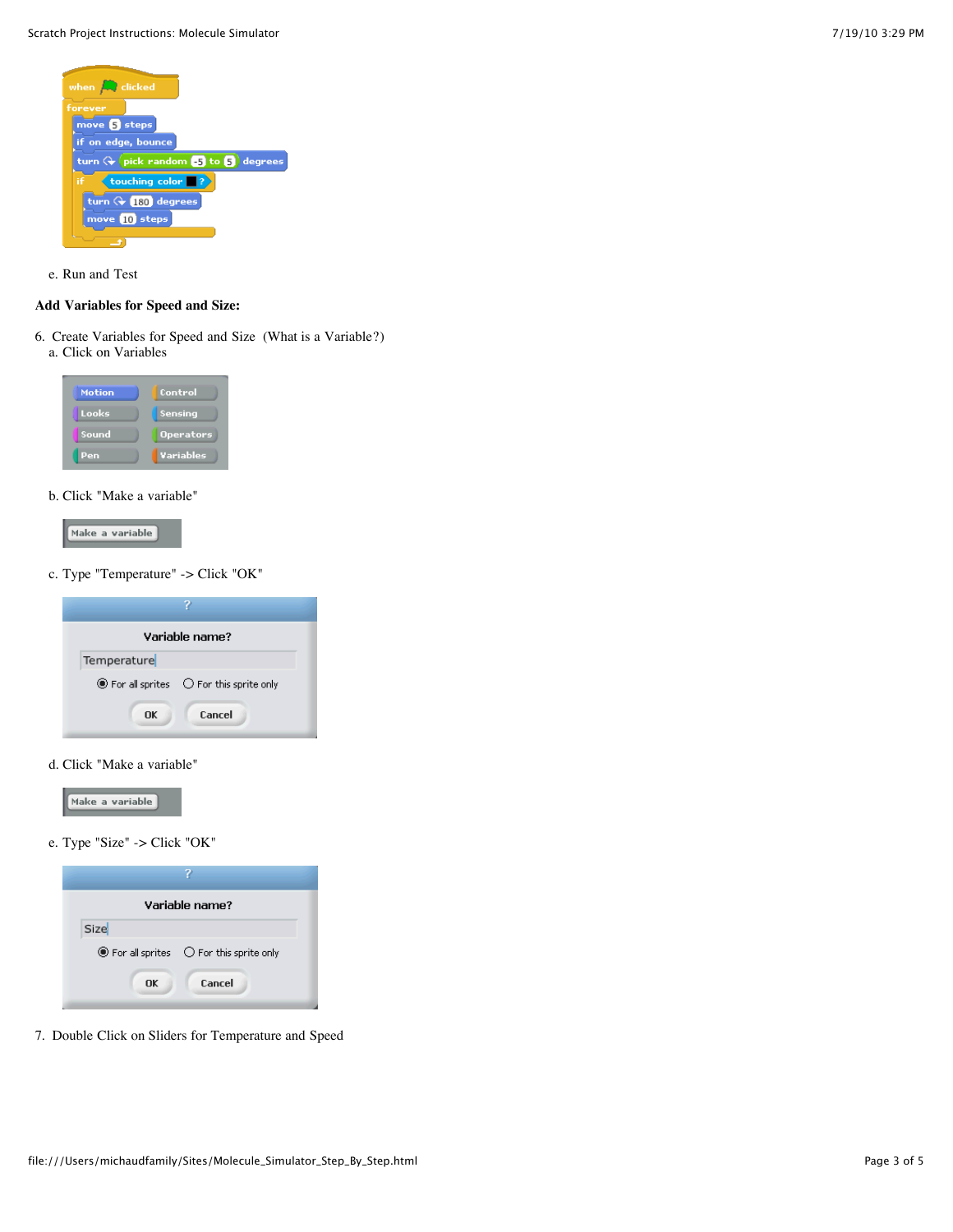

- 8. Put the Variable Blocks into the Scripts
	- a. Put "Temperature" into the Move 5 steps block
	- b. Add "set size to" Command
	- c. Put "Size" variable block into "set size to" command



9. Run and Test

# **Make More Molecules:**

- 10. Make more molecules!
- a. Use the stamp tool and make one more Molecule
- b. Run and Test
- c. Make lots of Molecules



- 11. Save Your Work. Click "File -> Save" (Scratch 1.4 automatically saves to a Folder it creates called "Scratch Projects" in your home directory.)
- 12. Finished Project: